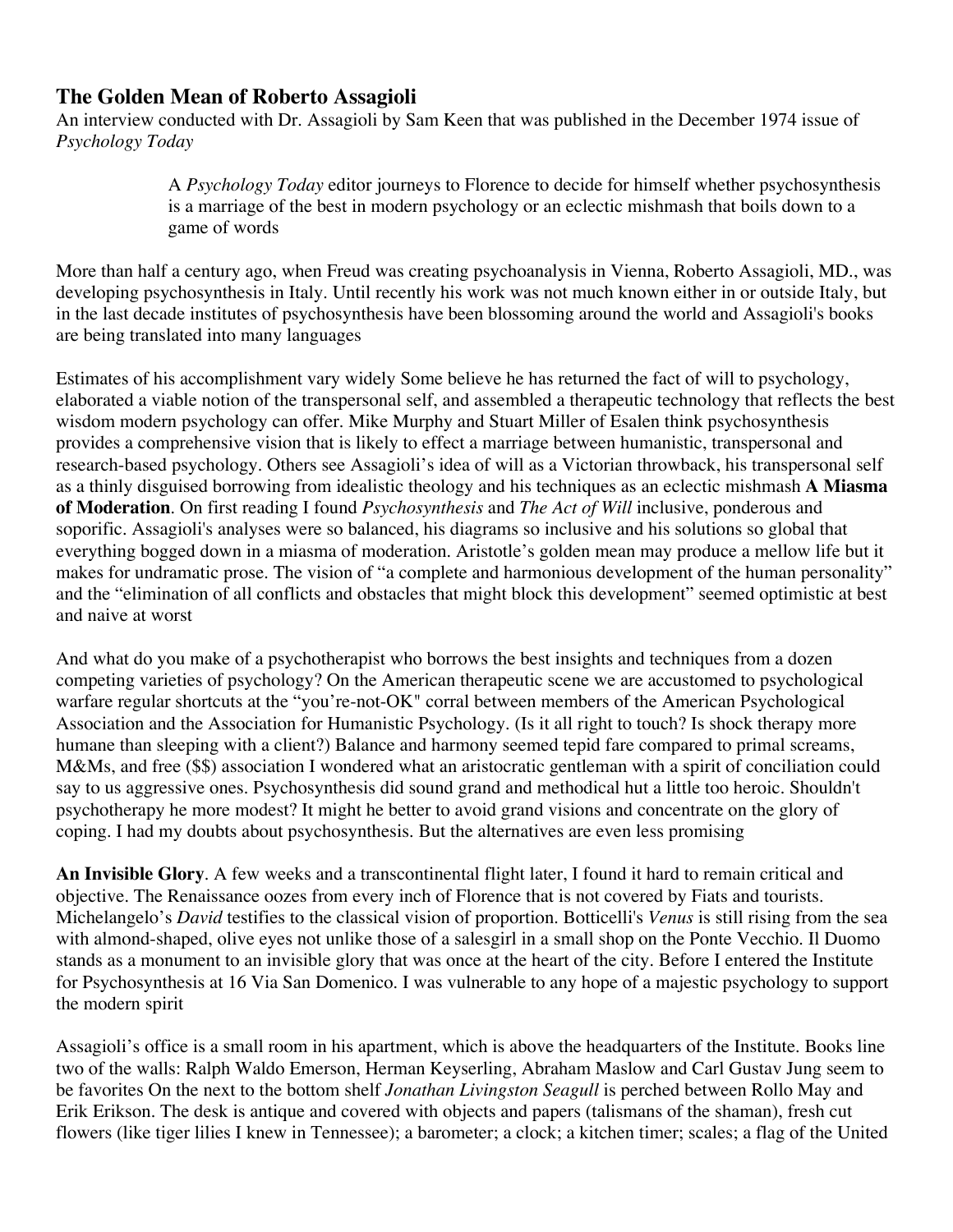Nations; a star globe; two word-cards—ENERGY and GOOD-WILL. The walls, once white, have now yellowed like old bones. A stuffed Victorian love seat squats in one corner of the room.

Assagioli rises to greet me. He is old, fine-boned and frail, but the liveliness and delight in his face make his presence vigorous. His pointed goatee and salmon-colored-velvet smoking jacket lend an air of old-world authority.

**Roberto Assagioli**: I must ask you to write the questions that you would like to ask me because, as you know, I do not hear.

**Sam Keen**: (*This is going to be a strange conversation. I will have to carry on two separate dialogues: one with the tape recorder and one with Assagioli. In order to keep track of his answers I will have to read my written questions onto the tape. I will also have to record my elaborations, meta questions. doubts and occasional voices. It will be hard to capture nuances because he can only respond to specific questions. But, then, most people are deaf to the metaconversation, the thoughts beyond the words. There are four parties to every dialogue. Two are silent*.)

**Keen**: What are the major differences between psychosynthesis and psychoanalysis?

**Assagioli**: We pay far more attention to the higher unconscious and to the development of the transpersonal self. In one of his letters Freud said, "I am interested only in the basement of the human being." Psychosynthesis is interested in the whole building. We try to build an elevator which will allow a person access to every level of his personality. After all, a building with only a basement is very limited. We want to open up the terrace where you can sun-bathe or look at the stars. Our concern is the synthesis of all areas of the personality. That means psychosynthesis is holistic, global and inclusive. It is not against psychoanalysis or even behavior modification but it insists that the needs for meaning, for higher values, for a spiritual life, are as real as biological or social needs. We deny that there are any isolated human problems. Take sex for example. There is no sex *per se*. Sex is connected with every other function. So-called sexual problems are often caused by power conflicts between two persons and can only be solved by unraveling the complex interactions between them.

**Keen**: The features you have mentioned so far are largely theoretical. Is your therapeutic technology any different than psychoanalysis? (*It was always a shock to the reader of the rhetoric of logotherapy and existential psychotherapy to discover that they introduced no noticeable innovations in therapeutic practice—which may mean they made no practical difference.)*

**Assagioli:** Psychosynthesis makes use of more exercises and techniques than it is possible to list here. We have systematic exercises for developing every function of the personality. Initially we explore all the conscious and unconscious aspects of the personality by having patients write autobiographies, keep a diary, fill out questionnaires, and take all types of projective tests (TAT, free drawing, etc.) As therapy proceeds, we use relaxation, music, art, rhythmical breathing, mental concentration, visualization, creative imagination, evocative visual symbols and words, and meditation. But I want to emphasize that every individual is different and no techniques can be applied automatically.

**Keen**: Did psychosynthesis develop from psychoanalysis?

**Assagioli**: Yes. In 1910 Freud was unknown in Italy. My doctoral committee was reluctant, but they finally permitted me to do my doctoral thesis on psychoanalysis. I went to Zurich to study with Eugen Bleuler, the inventor of schizophrenia. When I returned, I practiced psychoanalysis in Italy but I soon discovered its limitations.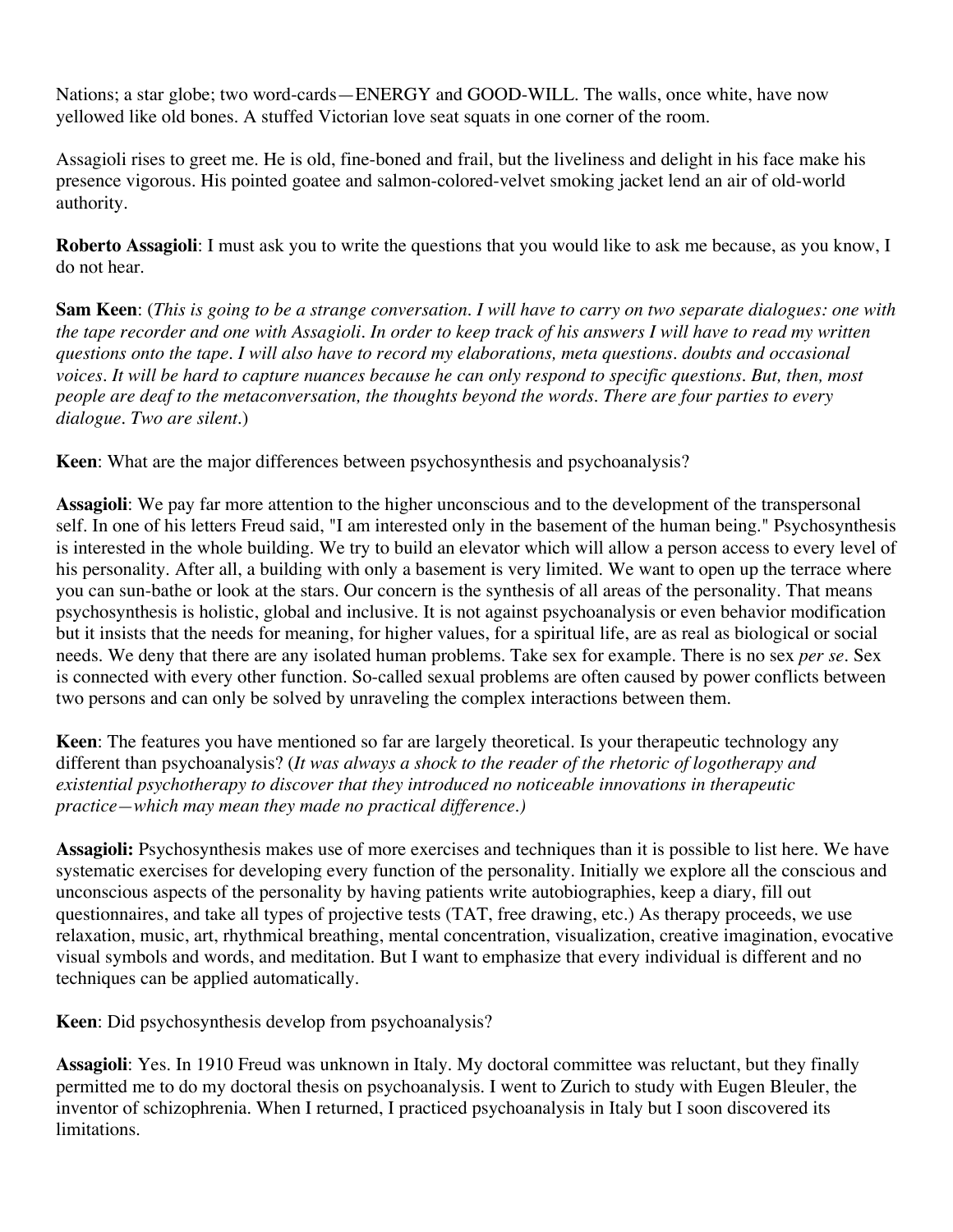## **Keen**: What was your relationship to Freud and Jung?

**Assagioli**: I never met Freud personally but I corresponded with him and he wrote to Jung expressing the hope that I would further the cause of psychoanalysis in Italy. But I soon became a heretic. With Jung, I had a more cordial relationship. We met many times during the years and had delightful talks. Of all modern psychotherapists, Jung is the closest in theory and practice to psychosynthesis.

## **Keen**: What are the similarities and differences?

**Assagioli**: In the practice of therapy we both agree in rejecting "pathologism" that is, concentration upon morbid manifestations and symptoms of a supposed psychological "disease." We regard man as a fundamentally, healthy organism in which there may be a temporary malfunctioning. Nature is always trying to re-establish harmony, and within the psyche the principle of synthesis is dominant. Irreconcilable opposites do not exist. The task of therapy is to aid the individual in transforming the personality, and integrating apparent contradictions. Both Jung and myself have stressed the need for a person to develop the higher psychic functions, the spiritual dimension.

Perhaps the best way to state our differences is with a diagram of the psychic functions. Jung differentiates four functions: sensation, feeling, thought and intuition. Psychosynthesis says that Jung's four functions do not provide for a complete description of the psychological life. Our view can be visualized like this: We hold that imagination or fantasy is a distinct function. There is also a group of functions that impels us toward action in the outside world. This group includes instincts, tendencies, impulses, desires and aspirations. And here we come to one of the central foundations of psychosynthesis: There is a fundamental difference between drives, impulses, desires and the will. In the human condition there are frequent conflicts between desire and will. And we place the will in a central position at the heart of self-consciousness or the Ego.

Keen: (*Beware—dangerous ground—whenever desire is opposed to will a tragic conflict appears that can only be solved by the intervention of the strong man. I suspect the iron hand of will-power lurks under the velvet glove of synthesis*.) Why do you place will at the center of the ego? Are you advocating a new form of voluntarism? Should we amend Descartes to read: I will, therefore l am?

**Assagioli**: I believe the will is the Cinderella of modern psychology. It has been relegated to the kitchcn. The Victorian notion that will power could overcome all obstacles was destroyed by Freud's discovery of unconscious motivation. But. unfortunately, this led modern psychology into a deterministic view of man as a bundle of competing forces with no center. This is contrary to every human being's direct experience of himself. At some point, perhaps in a crisis when danger threatens, an awakening occurs in which the individual discovers his will. This revelation that the self and the will are intimately connected can change a person's whole awareness of himself and the world. He sees that he is a living subject, an actor, endowed with the power to choose, to relate, to bring about changes in his own personality, in others, in circumstances. And this awareness leads to a feeling of wholeness, security and joy. Because modern psychology has neglected the centrality of will, it has denied that we have a direct experience of the self. With the certainty that one has a will comes the realization of the intimate connection between the will and the self. This is the existential experience of the direct awareness of pure self-consciousness. It is self-consciousness that sets man apart from animals. Human beings are aware but also know that they are aware. We can express the importance of selfconsciousness, the unity of willing and being, by saying (as opposed to Descartes): "l am aware of being and willing," or "1 am a willing self."

**Keen**: (*I think he knocked down the deterministic house of cards which "scientific" psychology has been living in since cause and effect seized the throne. My God, he is trying to make us responsible for our identity!*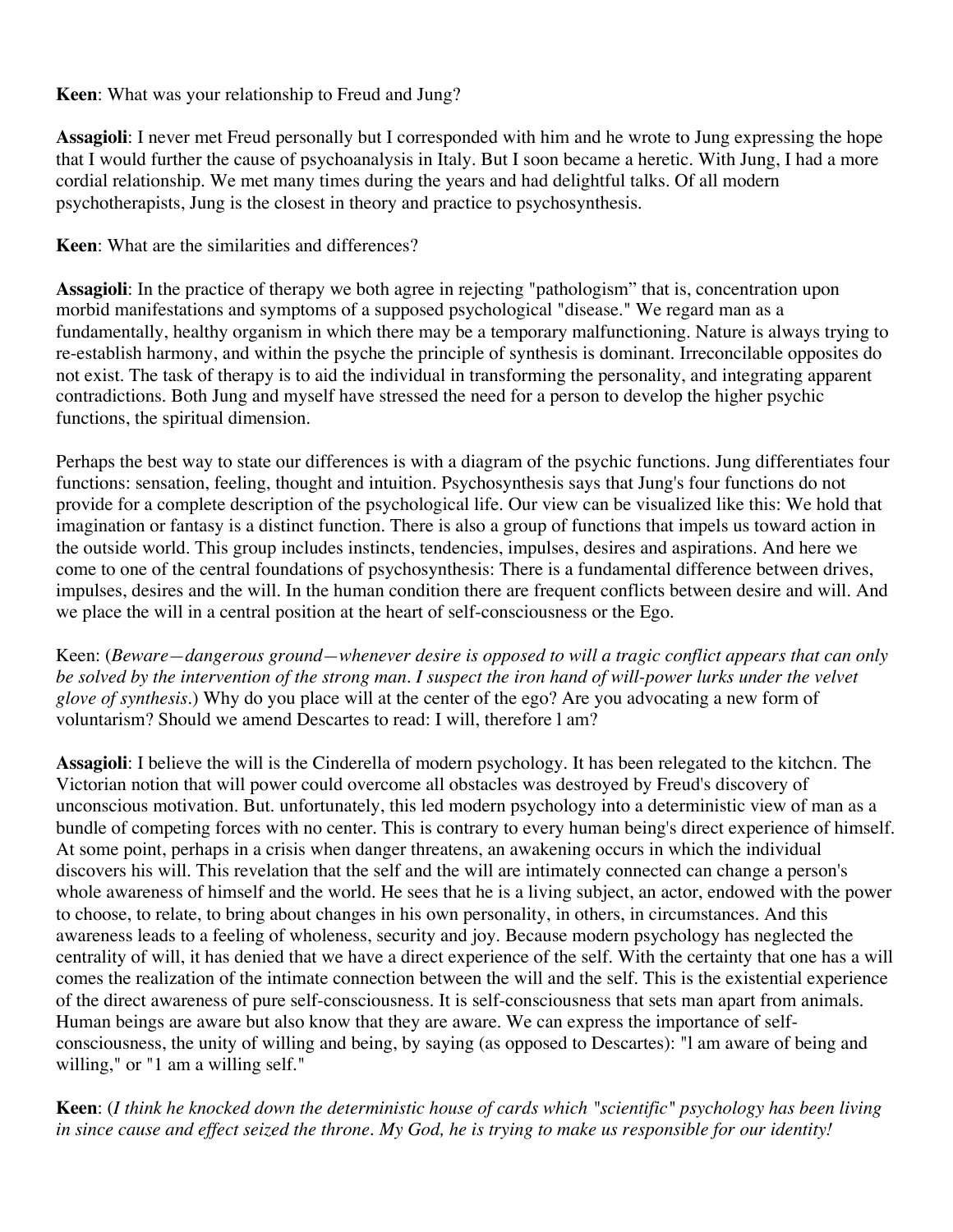*Surprise. Unlikely allies. Introspection and instrumentation both lead to a recovery of the will. Assagioli discovers volition by looking within. Barbara Brown [see "New Mind. New Body," PT, August] finds that any bodily response that can be measured and fed back to the conscious mind can be controlled. And what is it that controls? The will. It looks as if there may be a ghost in the machine*.)

**Assagioli**: I think most discussions about identity have gone wrong because academic psychologists don't take the trouble to experiment in appropriate ways. They run rats through mazes but they don't go into the inward laboratory and examine their own experience of the will. They might be compared, with some irreverence, to those theologians who refused to look through Galileo's telescope because they were afraid of disturbing their world view.

They neglect introspection, which is the best laboratory a psychologist has.

**Keen**: Can you describe will further?

**Assagioli**: No. It is indescribable. It is a matter of direct experience, just like the direct experience of red or blue. Can you tell me what it is like to experience blue?

**Keen**: (*The Holy of Holies is always empty. At the heart of every system of thought lies the ineffable: Ask a rationalist how to spot a clear and distinct idea, or a Freudian how to detect an Oedipus complex, or a positivist to verify the verification principle and the answer is always a stammering that covers an embarrassed silence. The starting point is always in mystery; the subject is always that which is not exhausted by the predicates; language only leads us to the point where silence begins*.) Well, almost. Blue is cool like running water and that is very different from red which is like cinnamon or sun. When you talk of will is it something like the resolve that stiffens the Prussian backbone, or like the warm juices that run through Henri Bergson's "élan vital"?

**Assagioli**: No. Élan vital is, in my opinion, the true conception of libido without the specific sexual connotation given it by Freud. It is the dynamic, the power, the energy that underlies life. Will is more like the directing agent in the personality than the vital force.

**Keen**: But that assumes there is a single will, a single directing force. From the time of St. Paul to St. Freud the experience of the split will has bedeviled mankind. "The good I will I do not" and the will to life is in opposition to the will to death. How do you unify the conflicting wills?

**Assagioli**: It is certainly true—that there is a multiplicity within the self but the will is essentially the activity of the self which stands above the multiplicity. It directs, regulates and balances the other functions of the personality in a creative way. I don't believe there is any fundamental split, any irreconcilable conflict, within man. I don't think there is a will to death opposing the will to life. What is loosely called the "split will" can be recognized to be in reality the conflict between the central will and a multitude of drives, urges, desires and wishes. This is a universal experience. Conflicts are present in every normal individual. Without them there would be no need for psychoanalysis or psychosynthesis! Each choice involves some conflict whether to stay inside and read or go out for a walk—you can't do them both at once. In neurotic conflict there is a desperate attempt to have two incompatible things at the same time. But in the normal person the will can function to lessen or to eliminate the conflict by recognizing a hierarchy of needs and arranging for an appropriate satisfaction of all needs. The central will distributes the tasks to other parts of the personality. Let me use an analogy that is central to my thinking: The will is like the conductor of an orchestra. He is not self-assertive but is rather the humble servant of the composer and of the score.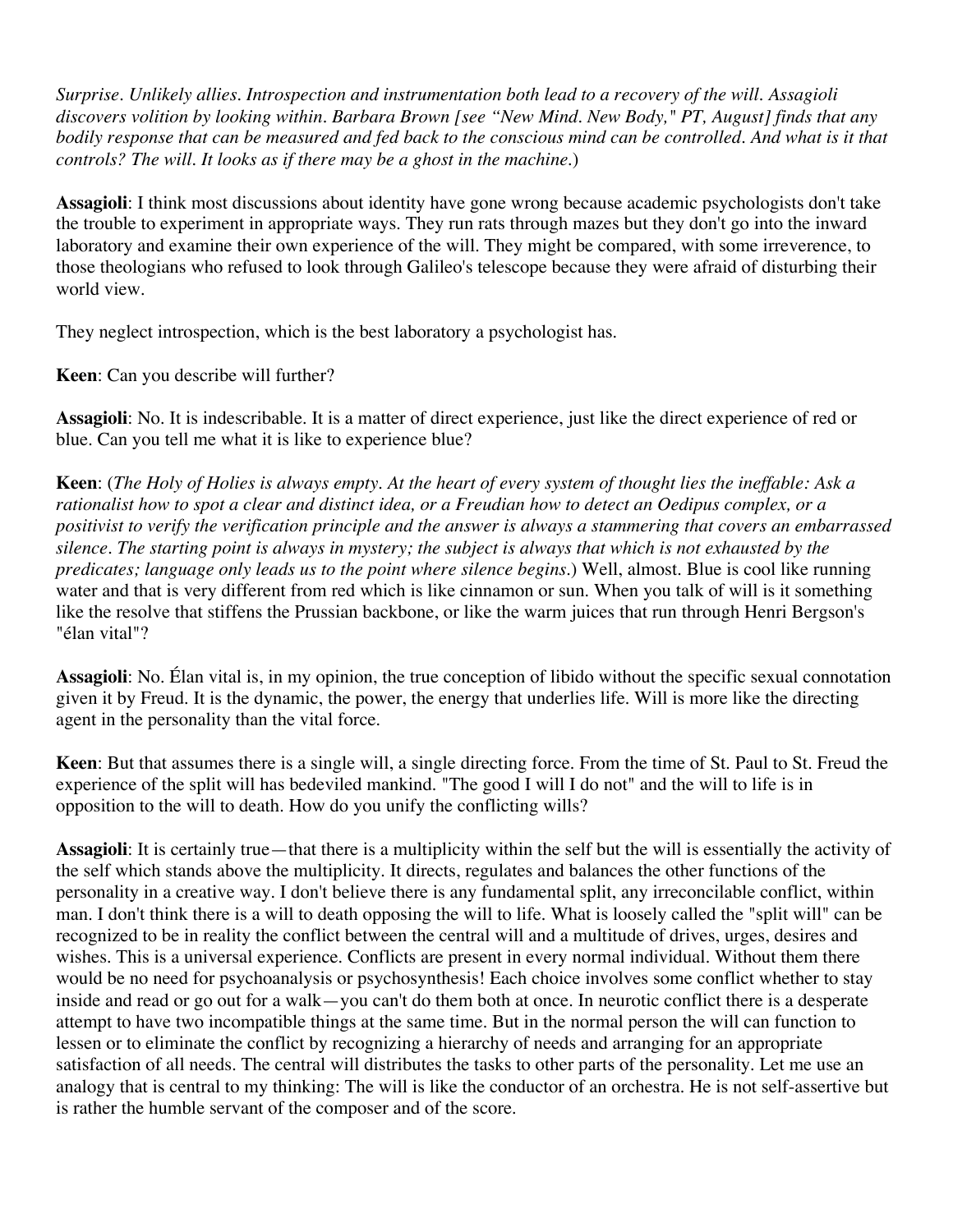**Keen**: (*I hear feminine voices in the wings: "Philosophy and psychology in the West have always been ratified forms of man-talk, usually complete with after-dinner cigars and hidden chauvinism. What of the feminine perspective? Is he describing the condition of the male psyche or of the human psyche?*") Doesn't placing the will at the center of the self betray a distinctively masculine perspective? In traditional terms, direction, control, assertion and aggression are considered masculine attributes. The female of the species is supposedly more welcoming, nurturing and flowing. Do you recognize an essential "feminine" component of the self? Of the will? How do you balance the masculine and feminine elements in the self?

**Assagioli**: The will is not merely assertive, aggressive and controlling. There is the accepting will, the yielding will, the dedicated will. You might say that there is a feminine polarity to the will—the willing surrender, the joyful acceptance of the other functions of the personality.

I can state the same point in another way. At the heart of the self there is both an active and a passive element, an agent and a spectator. Self-consciousness involves our being a witness—a pure, objective, loving witness—to what is happening within and without. In this sense the self is not a dynamic in itself but is a point of witness, a spectator, an observer who watches the flow. But there is another part of the inner self—the will-er or the directing agent—that actively intervenes to orchestrate the various functions and energies of the personality, to make commitments and to instigate action in the external world. So, at the center of the self there is a unity of masculine and feminine, will and love, action and observation.

**Keen**: (*Both/and rather than either/or. There goes the synthetic principle joining together what is usually kept apart. Eastern philosophy locates the essence of man in the atemporal observer. Western philosophy, since the rise of technology, locates the chief dignity of man in the ability to control the world, to act. Assagioli marries East and West. Do mixed marriages work, or do they produce philosophical bastards?*)

**Keen**: How does psychosynthesis train people to create this Olympian attitude of detached powerfulness?

**Assagioli**: Techniques are always related to the individual situation, so it is hard to generalize. But I can discuss two basic techniques: disidentification and training of the will.

I can begin with a fundamental psychological principle: We are dominated by everything with which our self is identified. We can dominate and control everything from which we disidentify ourselves. The normal mistake we all make is to identify ourselves with some content of consciousness rather than with consciousness itself. Some people get their identity from their feelings, others from their thoughts, others from their social roles. But this identification with a part of the personality destroys the freedom which comes from the experience of the pure "1."

**Keen**: We identify with the predicate rather than the subject.

**Assagioli**: That is right. Often a crisis in life deprives a person of the function or role with which he has identified: an athlete's body is maimed, a lover's beloved departs with a wandering poet; a dedicated worker must retire. Then the process of disidentification is forced on one and a solution can only come by a process of death and rebirth in which the person enters into a broader identity. But this process can occur with conscious cooperation.

The exercise in disidentification and identification involves practicing awareness and affirming: I have a body, but l am not my body. I have emotions, but I am not my emotions. I have a job, but I am not my job... etc. Systematic introspection can help to eliminate all partial self-identifications.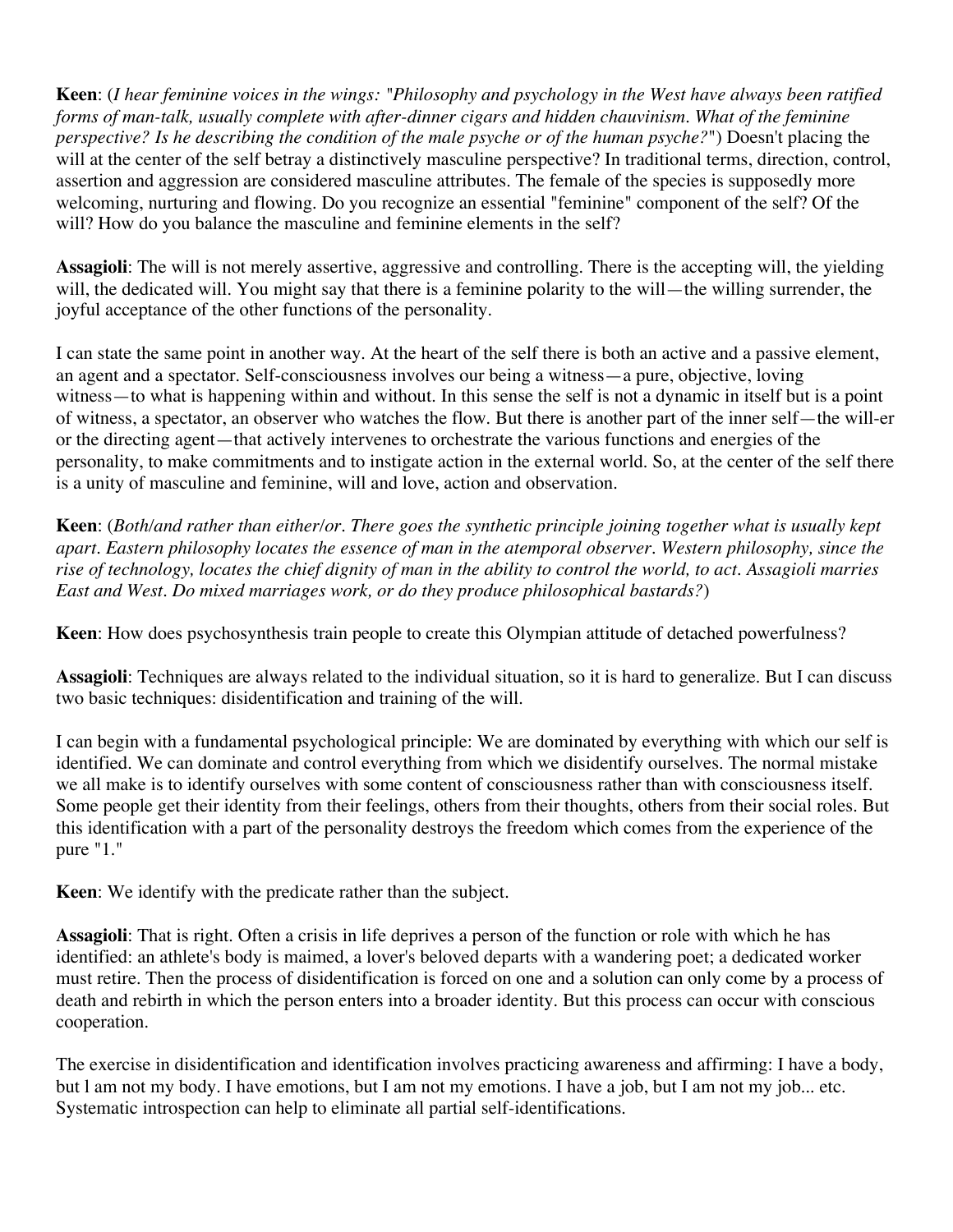**Keen**: This technique is similar to the Buddhist vippassana meditation in which one merely observes passing thoughts, sensations and images.

**Assagioli**: Yes, and it leads to the affirmation that the observer is different from what he observes. So the natural stage which comes after disidentification is a new identification of the self: I recognize and affirm that "I am a center of pure self-consciousness. I am a center of will, capable of ruling, directing and using all my psychological processes and my physical body." The goal of these exercises is to learn to disidentify at any time of the day, to disassociate the self from any overpowering emotion, person, thought or role and assume the vantage point of the detached observer.

**Keen**: (*Danger: the practice of disidentification may produce a person who has much light but little fire. Love is an inordinancy; therefore always blind or one-eyed. I single out one woman, one place, one work for an inordinate quantity of attention. Deep caring always involves an element of fetishism. Passion makes us lopsided. And sometimes the fastest way to the heart of things involves surrendering to forces. impulses and desires we cannot understand—i.e.. transcend. Is passion compatible with psychosynthesis? Norman 0. Brown: "We are all fractions. We are broken." In the Christian tradition healing comes from accepting our brokenness not from synthesizing our parts into a perfect whole. The ideal of wholeness, realizing the full human potential, transcending contradictions, achieving enlightenment intrigues me. But I suspect it is a secular replacement for the Kingdom of God (which was always coming tomorrow). Perhaps the human condition is inevitably colored by partialness and tragedy. Perhaps. But I owe it to myself to doubt my doubts. My resistance to the idea of life beyond conflict may be a way my ego holds onto contradiction. Would I still be me if I were happily synthesized?*)

**Keen**: I see how you arrive at the pure experience of the self as observer, but how can you claim that the will is capable of ruling and directing all the other psychological functions? Frequently the will seems powerless to master infantile drives. At times it is a powerless prisoner governed by an infantile tyrant. When depression strikes, or anger surges, or sexual desire bubbles up, will power seems weak, more like an aging parent than a virile manager of the personality.

**Assagioli**: Will, like any other function of the personality, can be systematically developed and strengthened. If it is weak it can be trained by regular exercise in the same way muscles are developed by gymnastics. And if a person begins with a weak will he may, by the simple miracle of overcompensation, develop a greater than normal strength of will. Everybody has enough will to begin the process of developing more.

**Keen**: (*Whenever anyone talks about developing will power, two contradictory images rise before me. I) The self-made man: Horatio Alger, Dale Carnegie, and How To Develop A Powerful You in 30 Days. I suspect superficiality. 2) The Victim. Neurosis is inner passivity. Depression is learned helplessness. Without a strong will a person remains a victim. Maybe. The ambivalence about the concept of will, or rather its neglect, in modem psychology is a reflection of an embarrassment about the desire for personal power. Our power drive has been externalized and channeled into science and technology, politics and warfare. Why not have the development of inner potency as an overt goal?*)

**Keen**: What other techniques do you use to develop will power?

**Assagioli**: Let me clarify something. Psychosynthesis is not primarily concerned with developing will power. Strength is a necessary but not a sufficient condition of the will. It is equally important to develop a skillful will and a good will. We have many techniques for developing each of these qualities. I deal with these at length in *The Act of Will*. One technique is visualizing the "ideal model." Picture as vividly as possible how your life would be different if you were in possession of a strong will. Visualize yourself as having attained inner and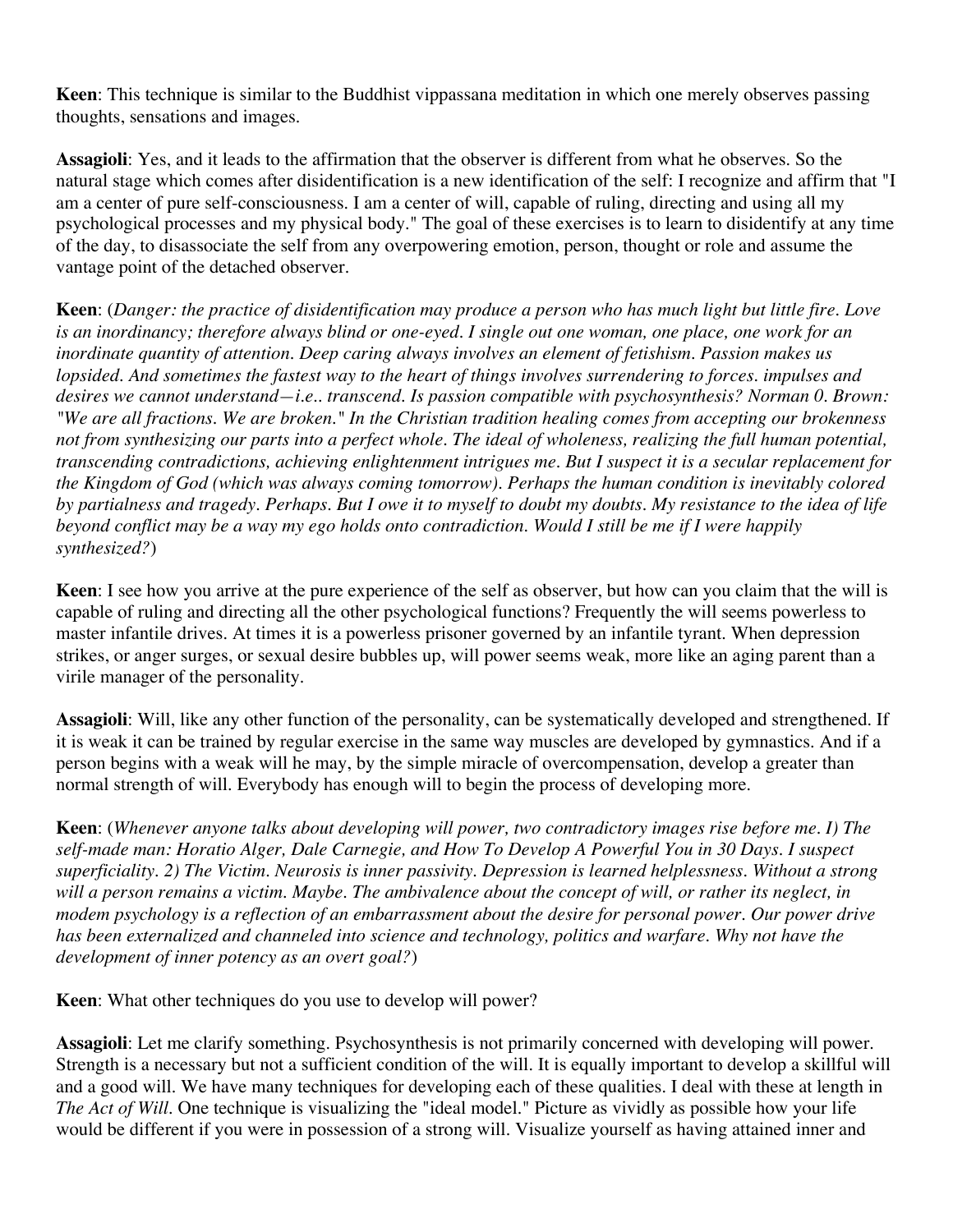outer mastery. We also advise performing some "useless exercises" everyday for strengthening self-discipline. You can resolve to stand on a chair for 10 minutes or run a mile a day or control a violent temper. Developing a skillful will is more difficult. If the will is placed in direct opposition to strong feelings or drives it will be overpowered and so we have to create a strategy to achieve the ends we will. Take, for example, a person with an obsessive desire who wills to be rid of his obsession. The more he concentrates on the obsession, the fiercer it grows. But he can withhold his attention and substitute a new interest, he can cultivate a beneficent "obsession." Holding new images before the eyes tends to produce the reality suggested by the image. This follows from a well-known psychological law: Images or mental pictures and ideas tend to produce the physical conditions and external acts that correspond to them. Or as William James said: "Every image has in itself a motor element." One very simple technique I use is a series of cards on which are printed evocative words such as: CALM, PATIENCE, BLISS, ENERGY, GOOD-WILL. When these cards are placed around the room they trigger attitudes and call forth the quality they symbolize. I also use works of art in a similar way. For instance Fra Angelico's *Transfiguration* is a visible symbol for the transformation of the personality which takes place when a person gets in touch with the transpersonal Self.

**Keen**: (*Is this simpleminded, or a judicious use of the automatic responses of the body/mind? I am not certain. Confession: One evening I put up the card named GLORY in my hotel room and waited for results. In the morning l awoke in rumpled and musty sheets to streaming sunlight and church bells and a golden day filled with florentine coffee, Leonardo da Vinci, and—most certainly—glory. But we all know such attitudinal overlays are due to the power of suggestion, don't we?)*

**Keen**: Good will seems to belong more to religion than psychotherapy. Can't the will be healthy without being good?

**Assagioli**: No. A person is always in a social context; he is not an isolated unit. So the more conflict there is, the more energy is wasted. If we are to have any deep peace it depends upon the harmonization of wills. Selfcenteredness is deeply destructive to the cooperation without which a person cannot live a full life in community. Why should we consider good will an expendable virtue, a matter only for the religious? I can go even a step further. This same principle applies to an individual's relation to nature and the universe. No person can take an arrogant stand and consider himself unrelated to the universe. Like it or not, man is a part of the universal will and he must somehow tune in and willingly participate in the rhythms of universal life. The harmonization and unification of the individual and the universal will—the Chinese identification with the Tao, the Stoic acceptance of destiny, or the Christian will of God—is one of the highest human goals, even if it is seldom realized.

**Keen**: Until Maslow began to talk about metaneeds, psychology was embarrassed by anything that looked like metaphysics or religion. Now it seems that mysticism and medicine are joining forces. Does healthy selfawareness necessarily involve a religious commitment?

**Assagioli**: Not necessarily. What I call personal psychosynthesis can be achieved by coming to understand the lower and the middle unconscious. But for some people, when basic psychological needs have been met and a measure of health has been achieved, boredom and a sense of meaninglessness set in and a search begins for some higher purpose in life. As Jung pointed out, being normal and adjusted is enough for some persons but others have a hunger for transcendence. There is a new "fourth force" in psychology—transpersonal psychology—which seeks to explore those needs and aspirations that go beyond self-actualization and humanistic psychology.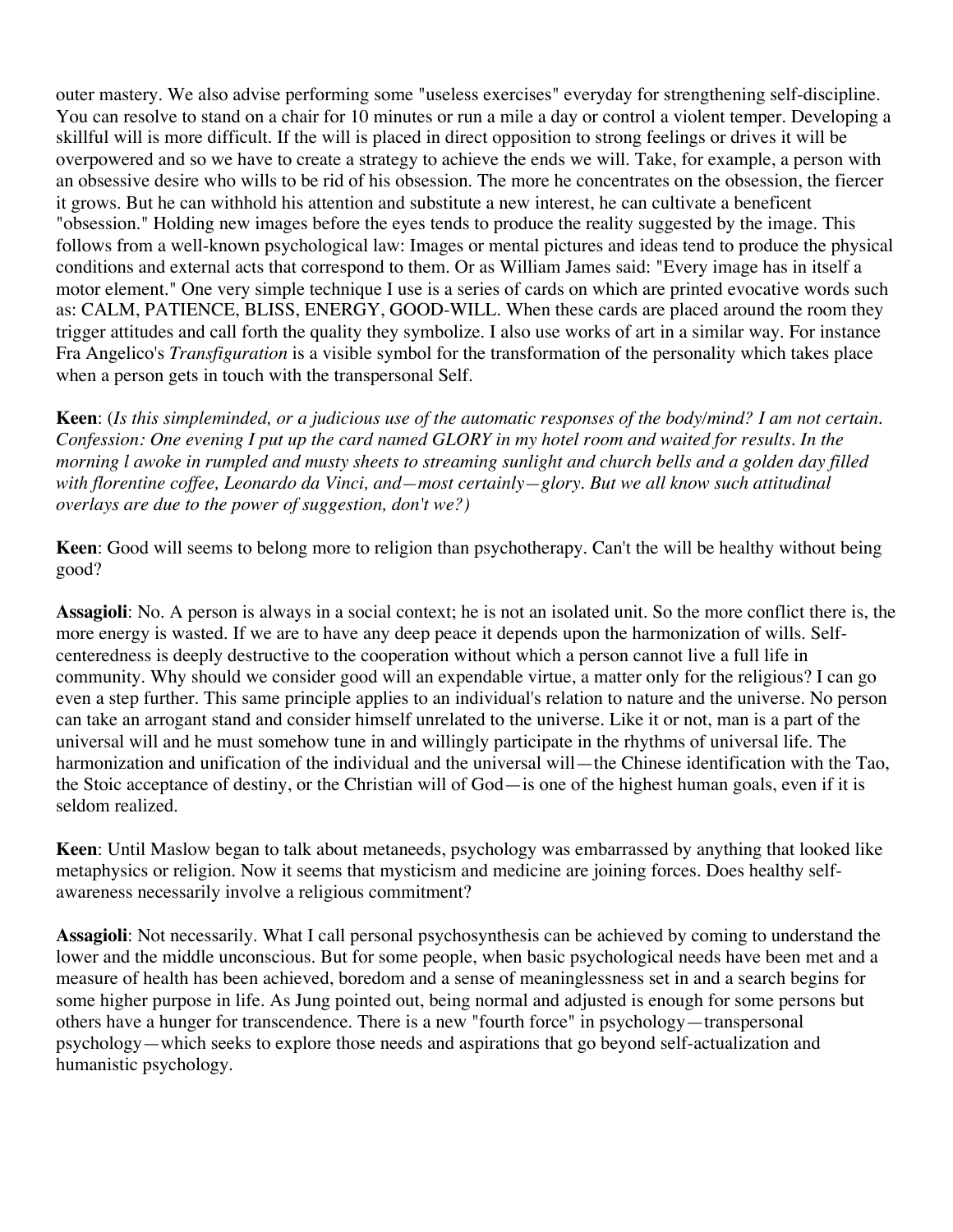**Keen**: In Freud's time there was a vast cultural conspiracy to repress the libido, to force it to remain unconscious. Would you say we have a parallel conspiracy to repress the religious impulse? We seem as ashamed of our appetite for meaning as Victorian society was of erections and palpitations not of the heart.

**Assagioli**: Many people seem to have voluntarily submitted to a spiritual lobotomy, to a repression of the sublime, a complete denial of the transpersonal self. Consequently the higher unconscious remains virtually unknown to many people. Much psychology has encouraged the adoption of a degraded self-image by advancing the argument that all religious or spiritual impulses are mere sublimations of sexual instincts. This type of reductionism ignores the fact that many of the most creative people in human history report experiences of a transpersonal nature. By what right can we deny that spiritual drives are less real, basic or fundamental than sexual or aggressive drives?

**Keen**: Why should people repress the sublime? What's so threatening about paradise?

**Assagioli**: It is no more mysterious than the repression of sexual ecstasy. We fear the sublime because it is unknown and because if we admit the reality of higher values we are committed to act in a more noble way. Goodness, cooperation, the loss of self-centeredness, and responsibility for spiritual growth go along with acknowledgement of the higher self.

**Keen**: What is the nature of the transpersonal self? Are you talking about an entity separate from the self we experience directly in self-awareness?

**Assagioli**: My dear friend, I cannot tell you what the transpersonal self is like. Maslow tried to characterize it and the nature of the peak experience in *The Psychology of Being*. Direct experience of the transpersonal self is rare and union with it is very rare. But many people have a knowledge of it that is mediated through the higher unconsciousness, or the superconsciousness. I can describe some of the effects. It is spontaneously manifested in the creative works of the great universal geniuses such as Plato, Dante and Einstein. Others get in touch with it through prayer or meditation. Or they may feel a call or pull from some Higher Power. Language is always inadequate to speak about transpersonal or spiritual experiences. Every expression is highly symbolic, and a large variety of symbols have been used: enlightenment, descent into the underworld of the psyche, awakening, purification, transmutation, psychospiritual alchemy, rebirth and liberation.

**Keen**: I assume you have techniques in psychosynthesis to develop awareness of the transpersonal self.

**Assagioli**: Yes. Among them the technique of inner dialogue works well. Imagine a very wise man who knows the answers to all the problems you face. If you could obtain an interview with this man what would he tell you? This is your inner teacher...

**Keen**: (*I fear my inner guru maybe senile. He seems to offer contradictory advice: take it easy/work harder, risk everything/stay where you are, dare madness/cultivate sanity. He can never decide whether he is on the side of Dionysus or Apollo*.)

**Assagioli**: ... If you listen for an answer you may find it coming spontaneously through a third person or a book you are reading or through the development of circumstances. The practice of meditation also is good. Sometimes I suggest that clients write a letter.

**Keen**: To the transpersonal self?

**Assagioli**: Yes. "Dear Transpersonal Self…" Try it and see what happens.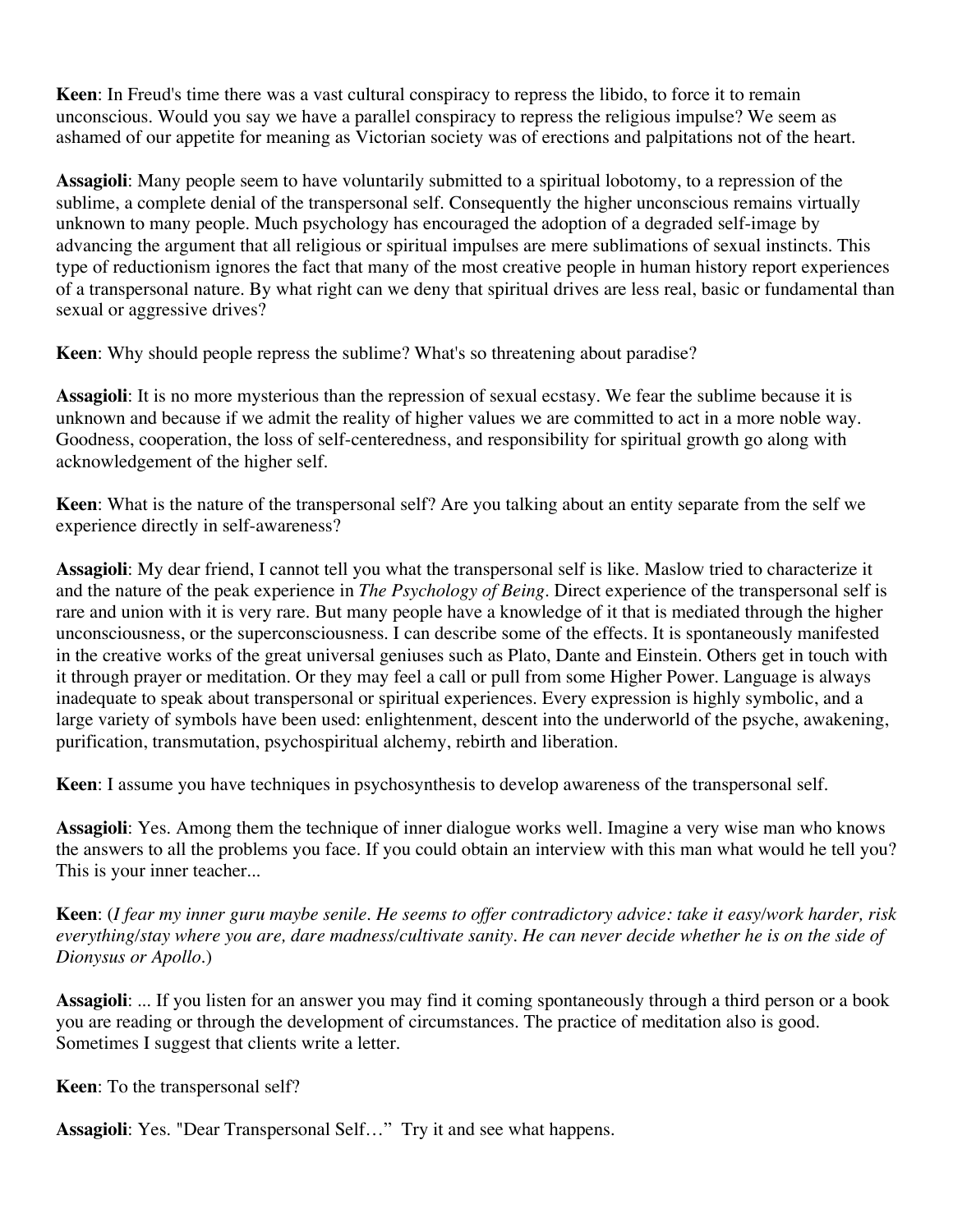**Keen**: To what address do I mail it?

**Assagioli**: To the same place you mail the angry letters when you tell a lover or enemy all the things you hate about him.

**Keen**: l can never quite decide whether psychosynthesis techniques are naive or brilliant. They frequently seem a little simpleminded to me. (*Should I admit that after yesterday's session and his "simplistic" analysis of neurosis as vacillating in the decision seat, I stopped smoking cigarettes for happily-ever-after*.) There is an old tradition that links wisdom and foolishness. Is a wise man simpleminded? Is the simplification that comes with age wisdom or fatigue? And is psychosynthesis a modern version of a wisdom school? What is the difference between a wise man and a fool?

**Assagioli**: Wisdom is even more out of fashion today than will. The original notion of wisdom has little to do with foolishness. Of course wisdom does involve a higher simplicity of the spirit, but this is not simplemindedness. In Chinese the ideograph for wisdom is a combination of wind and lightning. So the wise man is not the one who is serene and tired but one who can no more he captured than the wind and who strikes like lightning when necessary. Wisdom is connected with intuition, (that is why she has been seen as a woman—Sophia) and with seeing things whole, and so it links up with the transpersonal perspective. It is the power to play with opposites and to establish a synthesis. I suppose that age helps one to acquire some of the perspective necessary to create harmony among the apparent contradictions.

**Keen**: William Blake said: "The way of excess leads to the palace of wisdom." Shouldn't youth be a time of excess rather than striving for a premature balance?

**Assagioli**: That's amusing.

**Keen**: Here is another quote [from the Scottish philosopher McNab, I think] that goes with it: "Wisdom is a virtue in the second half of life but a bore in the first." Shouldn't psychosynthesis be reserved for those over 40?

**Assagioli**: You will excuse my not giving you a wholesale answer. Individuals differ. Some young people are psychologically mature and some adults are childish psychologically. Some personal psychosynthesis must take place before the transpersonal psychosynthesis, but people are ready for this at different ages.

**Keen**: What are the limits of psychosynthesis? If you were a critic of your own system, what would you criticize?

**Assagioli**: That should be your job but I will do it. It is fun. I will answer paradoxically. The limit of psychosynthesis is that it has no limits. It is too extensive, too comprehensive. Its weakness is that it accepts too much. It sees too many sides at the same time and that is a drawback.

**Keen**: (*That's my "self-knowledge index" question. Most "famous" people get about C-. I give Assagioli a straight A. He sees in the back of his own eyes*.)

**Keen**: Hannah Arendt says that forgiveness is the key to action and freedom. Without forgiveness life is governed by the repetition compulsion, by an endless cycle of resentment and retaliation. Yet few psychotherapists tip their hats to it. Some, like Janov, seem to encourage resentment and anger against parents and society because they are the source of primal pain. Tell me what psychosynthesis has to say about forgiveness, responsibility and gratitude.